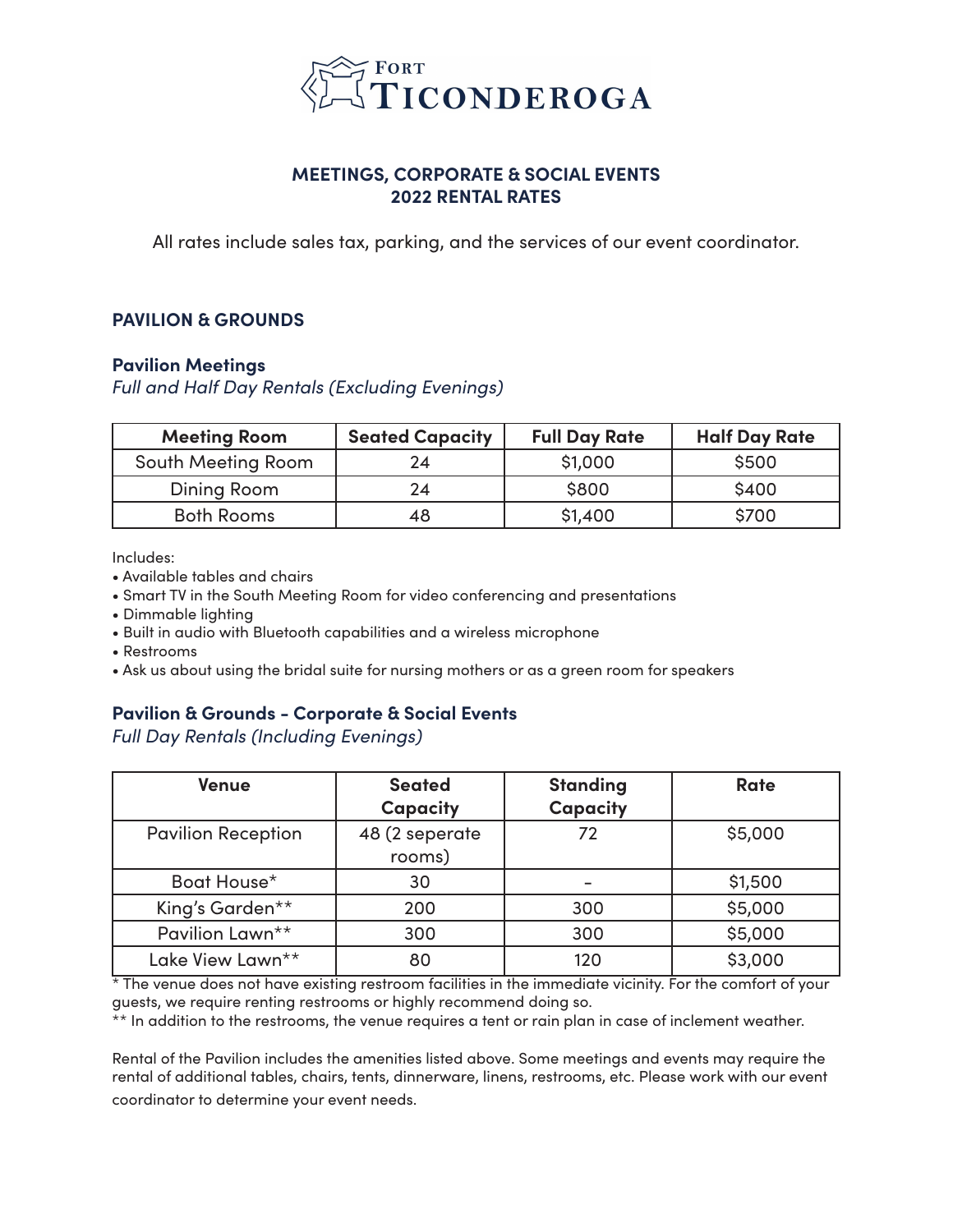### **MARS EDUCATION CENTER**

#### **Meetings**

*Full and Half Day Rentals (Excluding Evenings)*

| <b>Meeting Room</b> | <b>Seated Capacity</b>                 | <b>Full Day Rate</b> | <b>Half Day Rate</b> |
|---------------------|----------------------------------------|----------------------|----------------------|
| The Great Room      | 150–200<br>(Depending on<br>the Setup) | \$2,500              | \$1,250              |

Includes:

- Available tables and chairs
- Built in AV equipment
- Dimmable lighting
- Restrooms

### **Corporate & Social Events**

*Full Day Rentals (Including Evenings)*

| Venue          |     | <b>Seated Capacity   Standing Capac-</b><br>ity | Rate    |
|----------------|-----|-------------------------------------------------|---------|
| The Great Room | 150 | 200                                             | \$5,000 |

Rental of the Great Room includes the amenities listed above, as well as, use of the lobby after hours. Some meetings and events may require the rental of additional tables, chairs, tents, dinnerware, linens, etc. Please work with our event coordinator to determine your event needs.

#### **MOUNT DEFIANCE**

#### **Corporate & Social Events**

*Full Day Rentals (Including Evenings)*

| Venue           |    | Seated Capacity   Standing Capac-   Rate |        |
|-----------------|----|------------------------------------------|--------|
| Mount Defiance* | 80 | 100                                      | 53,000 |

\* The venue does not have existing restroom facilities in the immediate vicinity. For the comfort of your guests, we require renting restrooms.

Includes:

• Available picnic tables

• Existing picnic structure

Some meetings and events may require the rental of additional tables, chairs, tents, dinnerware, linens, etc. Please work with our event coordinator to determine your event needs.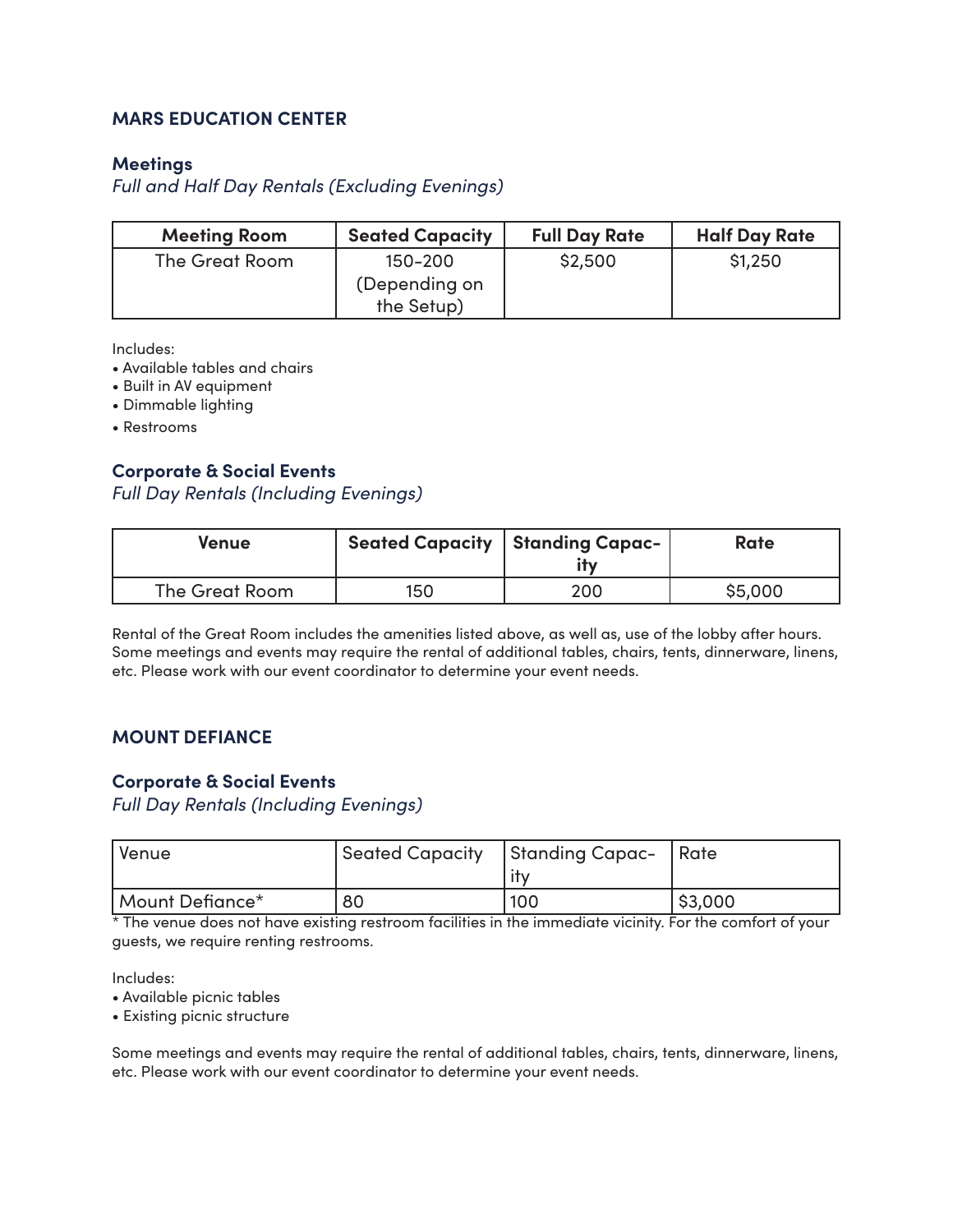# **THE CARILLON**

### **Corporate & Social Events**

*Hourly Charter - 35 guest maximum*

| Venue               | <b>Capacity</b> | Rate<br>1st 2 Hours | Rate<br><b>Additional</b><br><b>Hours</b> | Rate<br><b>Historical</b><br><b>Narration</b> |
|---------------------|-----------------|---------------------|-------------------------------------------|-----------------------------------------------|
| <b>The Carillon</b> | 35              | \$600               | \$250                                     | \$100                                         |

Includes:

- Available tables and chairs
- Built in audio with hookup capabilities
- Restroom
- Bar packages are available upon request

For the safety of our guests, there are no flames or glassware allowed on board. Client or caterer must provide disposables. Please work with our event coordinator to determine your event needs.

# **TENT SITES on Fort Ticonderoga Property (Excluding Previously Listed Sites)**

#### **Corporate & Social Events**

*Full Day Rentals (Including Evenings)*

| Venue       | <b>Seated Capacity</b> | <b>Standing</b><br><b>Capacity</b>  | <b>Rate</b> |
|-------------|------------------------|-------------------------------------|-------------|
| Tent Site** | Up to 2,000            | Up to 2,000                         | \$5,000     |
|             |                        | Depending on the   Depending on the |             |
|             | <b>Site</b>            | <b>Site</b>                         |             |

\* The venue does not have existing restroom facilities in the immediate vicinity. For the comfort of your guests, we require renting restrooms or highly recommend doing so.

\*\* In addition to the restrooms, the venue requires a tent or rain plan in case of inclement weather. Some meetings and events may require the rental of additional tables, chairs, tents, dinnerware, linens, restrooms, etc. Please work with our event coordinator to determine your event needs.

#### **SIGNATURE BOXED LUNCHES**

We are proud to offer a limited selection of sandwiches and wraps available for advance purchase. Sandwiches are a choice of ham, turkey, tuna salad, or chicken salad; served on white, wheat, or a wrap (prepared with lettuce, tomato, and mayonnaise/mustard on the side). All lunches include a bottle of water, a bag of gluten-free kettle cooked chips, and a cookie/brownie. Each lunch is \$15 and 8% NYS tax (please provide all tax-exempt forms prior to ordering).

For an order form or if you have any questions please contact Julia Nittler at JNittler@Fort-Ticonderoga.org.